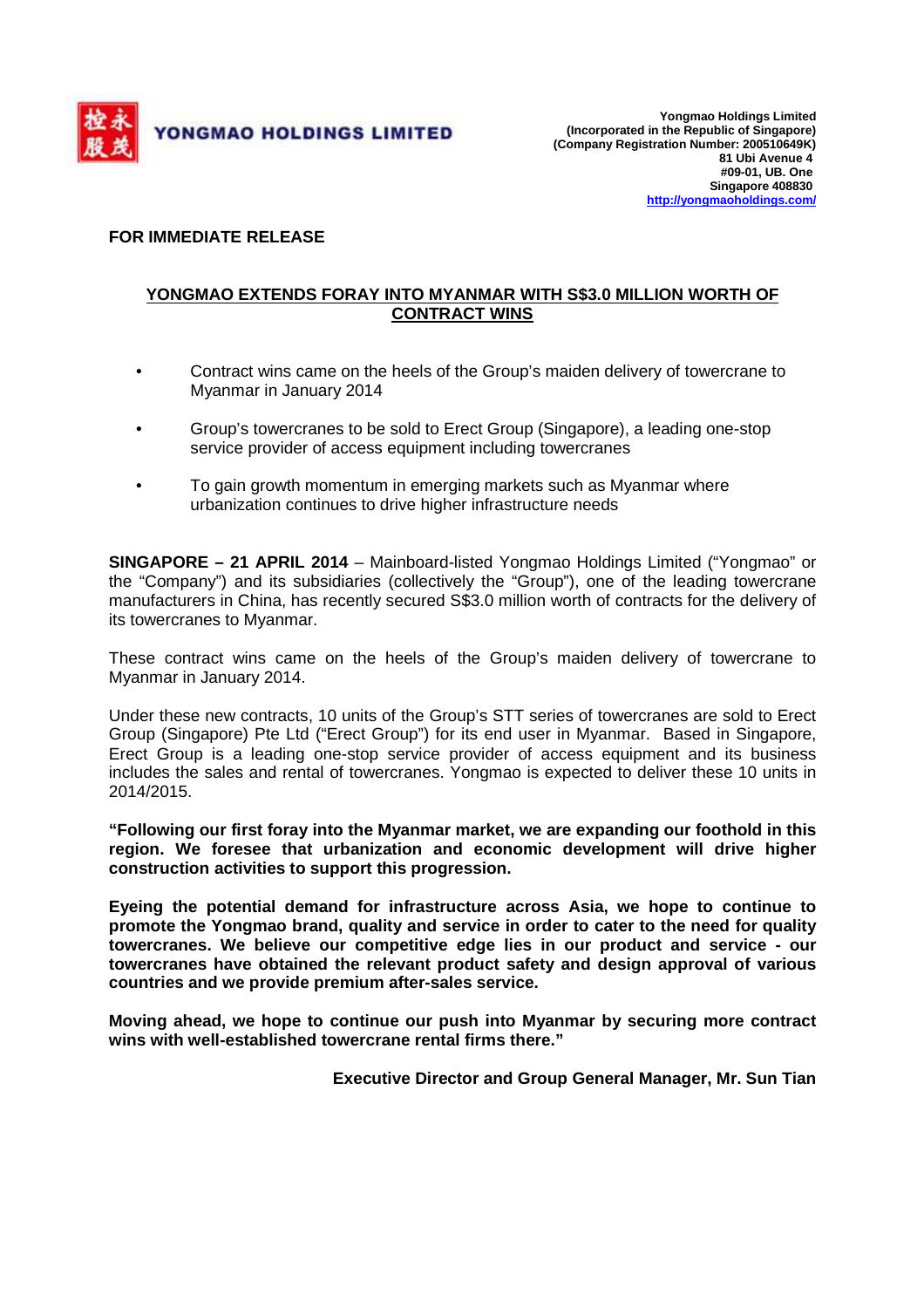

The Group's towercranes are suitable for use in construction sites of all sizes, which makes the Yongmao brand a popular choice amongst its clients. Currently, we have developed about 60 different models of towercranes.

Revenue from Asia, besides China, contributes 25.1% of the Group's turnover for its nine months ended 31 December 2013 ("9M2014"). Revenue from this geographical segment has increased 11.6% from RMB155.0 million for its nine months ended 31 December 2012 ("9MFY2013") to RMB173.0 million for 9MFY2014.

The Group is on the lookout for collaborations with existing customers who have plans to enter the Southeast Asia market. Such partnerships include working with Singapore rental companies and contractors to provide towercranes in Myanmar, Vietnam and Indonesia. Besides this, the Group hopes to participate actively in various trade fair and exhibition in Southeast Asia.

- End -

## **About Yongmao Holdings Limited**

Yongmao Holdings Limited ("**Yongmao**") is primarily involved in the designing and manufacturing of a wide range of towercranes, components and accessories. Currently, the Group's products are exported to more than 70 countries and sold mainly to construction equipment distributors, construction companies and equipment rental companies in China and the overseas market including America, Africa, Middle East, Europe and other parts of Asia.

Established since 1992, the Group's manufacturing facilities are located in Fushun City, Liaoning Province and Beijing, China. Boasting a product range of about 60 models and submodels of towercranes, the Group is equipped with the capability to manufacture towercranes used in construction sites to lift building materials and equipment.